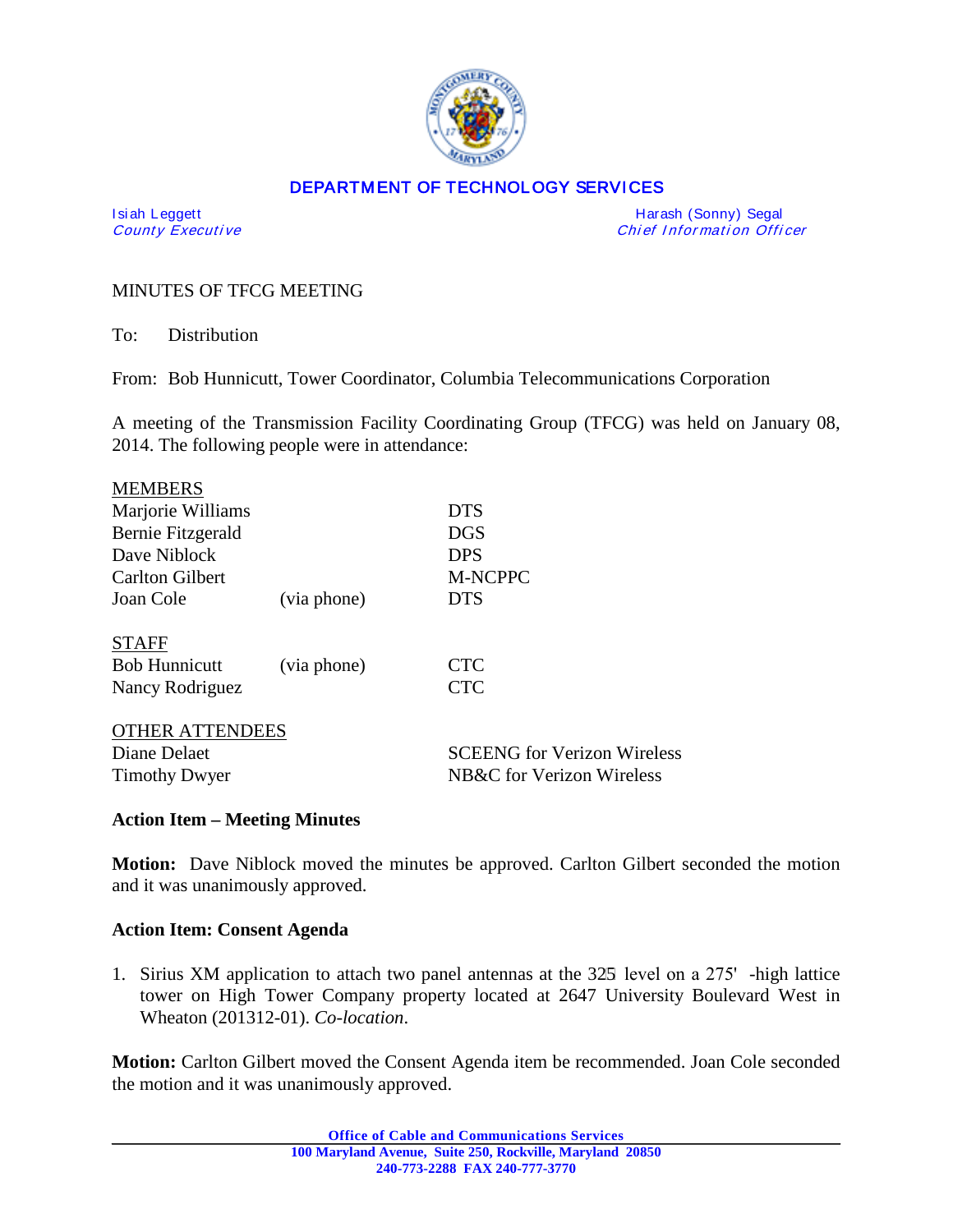Minutes of TFCG Meeting Held January 08, 2014 Page 2 of 4

**Discussion Item:** Recommendations conditioned on generators meeting noise limits

Marjorie Williams stated that because the inclusion of an emergency power generator at sites is becoming more the standard than the exception, the condition that generators operate within the County's noise limits in the Noise Ordinance may no longer be needed. Dave Niblock agreed, adding that is something considered at the time of permitting. Mr. Hunnicutt remarked that he had been asked to include that condition because, for past applications that included generators, some specs did not meet the noise limits. Now, he noted, specs are not usually provided so he can't determine if they comply or not. With the concurrence of the rest of the members present, Ms. Williams asked that, with the exception of those applications already on today's agenda, the Tower Coordinator need not condition recommendations on generators meeting noise limits for those applications.

# **Regular Agenda**

**Action Item:** AT&T application to attach 12 panel antennas within a faux chimney atop Saint Luke Evangelical Church property located at 9100 Colesville Road in Silver Spring (201312-05). *Co-location*.

*Conditioned on the generator operating in compliance with the County's Noise Ordinance.*

**Motion:** Bernie Fitzgerald moved the application be recommended as conditioned by the Tower Coordinator. Dave Niblock seconded the motion and it was unanimously approved.

**Action Item:** Verizon Wireless application to attach 12 panel antennas at the 107' level on a 120'-high monopole on Oakview Recreation Corp property located at 1101 Corliss Street in Silver Spring (201312-08). *Co-location*.

*Conditioned on the generator operating in compliance with the County's Noise Ordinance.*

**Motion:** Bernie Fitzgerald moved the application be recommended as conditioned by the Tower Coordinator. Dave Niblock seconded the motion and it was unanimously approved.

**Action Item:** Verizon Wireless application to attach 12 panel antennas on the PEPCO transmission line tower located at 19800 New Hampshire Avenue in Brookeville (201312-09). *Co-location*.

*Conditioned on the generator operating in compliance with the County's Noise Ordinance.*

**Motion:** Bernie Fitzgerald moved the application be recommended as conditioned by the Tower Coordinator. Dave Niblock seconded the motion and it was unanimously approved.

**Action Item:** Verizon Wireless application to attach 12 panel antennas at the 212' level on a 480'-high guyed lattice tower on Shumaker Property located at 16700 Barnesville Road in Dickerson (201312-10). *Co-location*.

*Conditioned on the generator operating in compliance with the County's Noise Ordinance.*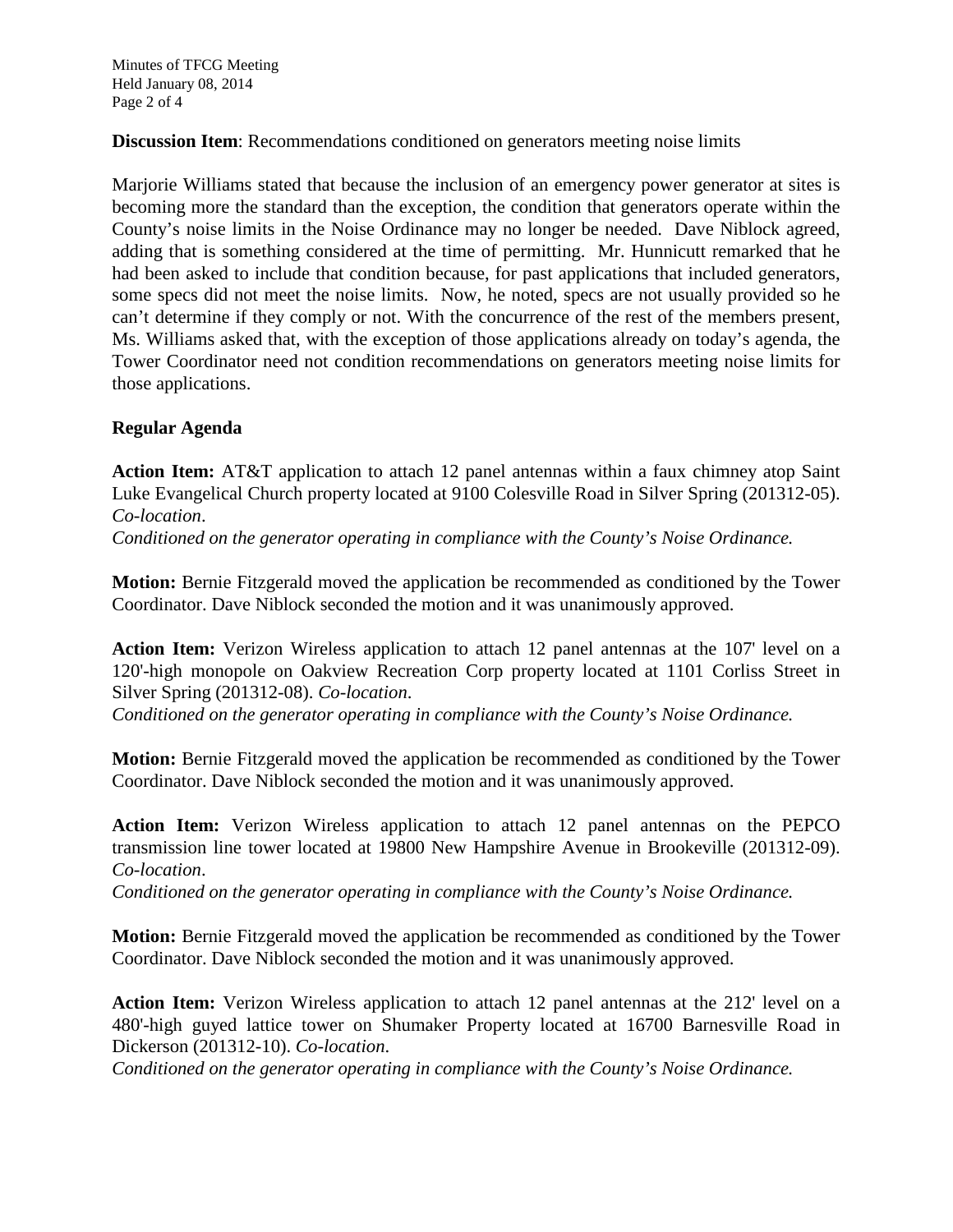Minutes of TFCG Meeting Held January 08, 2014 Page 3 of 4

**Motion:** Bernie Fitzgerald moved the application be recommended as conditioned by the Tower Coordinator. Dave Niblock seconded the motion and it was unanimously approved.

**Action Item:** Verizon Wireless application to 12 twelve panel antennas at the 160' level on a 232'-high lattice tower on Benmar Property located at 23000 Whites Ferry Road in Dickerson (201312-11). *Co-location*.

*Conditioned on the generator operating in compliance with the County's Noise Ordinance.*

**Motion:** Bernie Fitzgerald moved the application be recommended as conditioned by the Tower Coordinator. Dave Niblock seconded the motion and it was unanimously approved.

**Action Item:** AT&T application to attach six panel antennas at the 90' level on a 101'-high monopole on Montgomery County Public School property located at 20301 Brandermill Drive in Germantown (201401-04). *Co-location*.

*Conditioned on the applicant providing written approval at the time of permitting that MCPS has approved the attachment of the antennas as proposed.*

**Motion:** Joan Cole moved the application be recommended as conditioned by the Tower Coordinator. Dave Niblock seconded the motion and it was unanimously approved.

**Action Item:** Verizon Wireless application to attach 12 panel antennas at the 120' level on a 135'-high monopole on Board of Education property located at 11135 Newport Mill Road in Silver Spring (201401-05). *Co-location*.

*Conditioned on the generator operating in compliance with the County's Noise Ordinance.*

**Motion:** Bernie Fitzgerald moved the application be recommended as conditioned by the Tower Coordinator. Dave Niblock seconded the motion and it was unanimously approved.

**Discussion Item**: 2014 TFCG Meeting Schedule

Ms. Williams mentioned that she distributed the schedule for the 2014 meetings and asked if there were any comments. Mr. Hunnicutt noted the July and September meetings were in weeks with holidays and that the October meeting is scheduled for the second Wednesday, not the first as usual. Ms. Williams said that as those months approach she would consider changing the dates if needed to meet members' schedules. Carlton Gilbert mentioned he is not available for the February  $5<sup>th</sup>$  meeting.

**Discussion Item**: Board of Appeals Action on a Verizon Wireless application

Dave Niblock informed the group that the Board of Appeals ruled that Verizon Wireless could attach their antennas to the structure at a church in Germantown where DPS had denied a permit because the structure was a telecommunications tower, not a bell tower as the application for same stated. The Board determined that there was no proof Verizon intended to build the